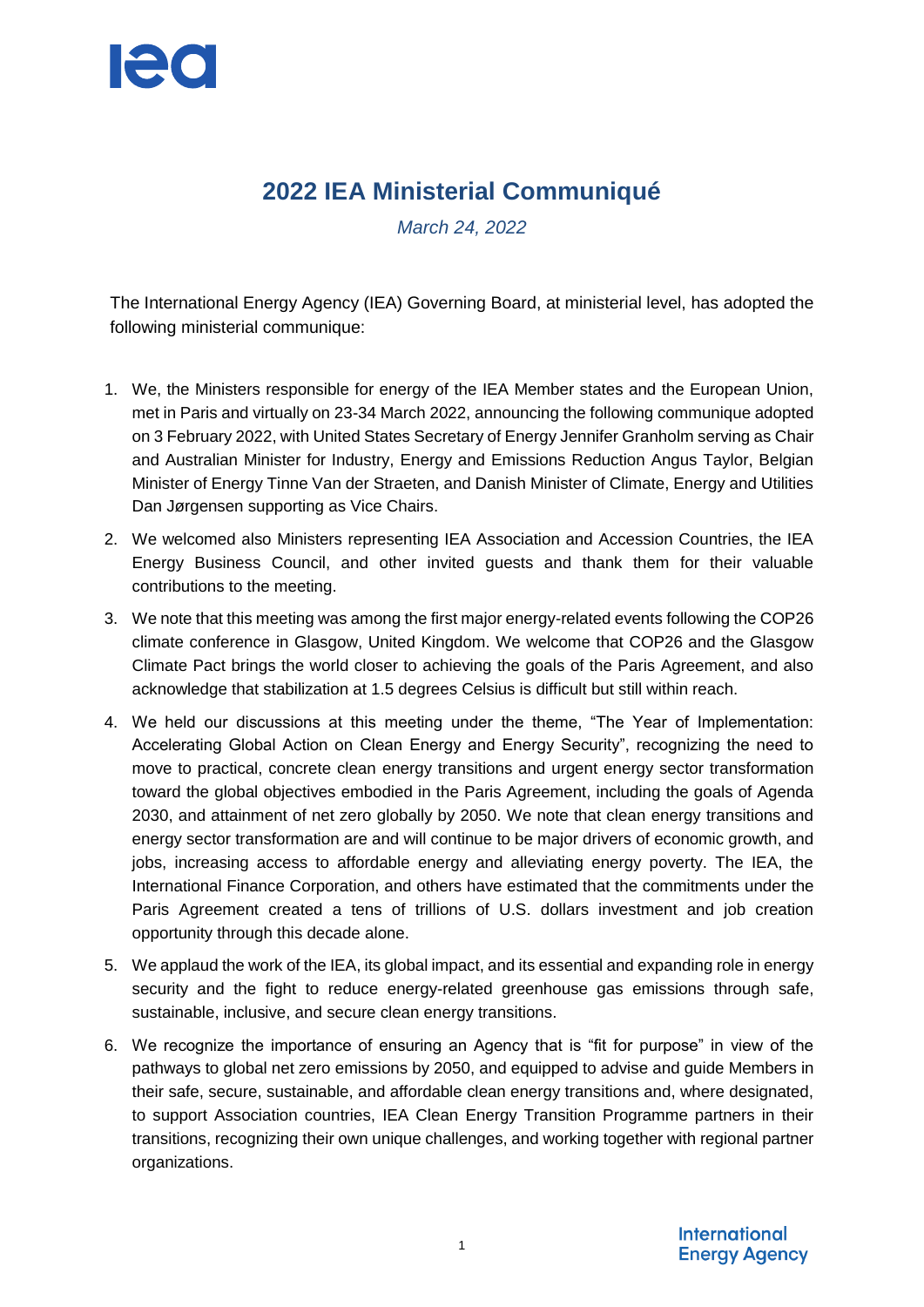- 7. We view this Ministerial as the launch of a new phase of the Agency to address today's energy and energy-related needs in a climate-constrained world. With the mandates adopted today, the IEA will evolve in its mission and impact. In addition to ensuring global energy security, the IEA has a new guiding principle: supporting countries in the global effort to attain net zero greenhouse gas emissions in the energy sector by mid-century.
- 8. We recognize that energy reliability and affordability is critical in and of itself, and for preserving public support for climate action and successful clean energy transitions. Recent volatility in markets has placed a burden on consumers at a critical moment of economic recovery. However, we resolve to accelerate clean energy transitions as a lasting solution to prevent energy price spikes, such as the recent ones, and to ensure sufficient affordable energy supply, including through securing sufficient investment in energy, universal energy access, uninterrupted flow of energy resources, and consumer protection, especially for the most vulnerable populations. We call for transparent and competitive energy markets to minimize the negative impact of price volatility on citizens.
- 9. We applaud the IEA's holistic approach to understanding and analyzing the energy sector. We acknowledge increased Members' expectations for the IEA to work in sectors in an increasingly complex energy security environment beyond oil, natural gas, and electricity, in the context of net zero transitions, to include but not be limited to, renewable energy, zero emissions transport, greenhouse gas abatement in fossil energy, clean gases and fuels, in particular from renewable sources, including hydrogen, heating and cooling, energy efficiency, and critical minerals and materials.
- 10. We agree on the importance of an agile, effective, and efficient Agency that can deliver on Members' vision and priorities as laid out in these interlinked mandates. We confirm our commitment to explore ways for providing adequate and sustainable funding for the IEA to achieve the objectives outlined in this communique.

# **Leading the Global Energy Sector's Fight Against Climate Change**

- 11. We call on the IEA to continue to play a leading role in the energy sector transformation in light of climate change, concentrating on helping countries achieve net zero emissions by 2050, and expansion of related job opportunities. We direct the Secretariat to expand IEA activities to support decision makers to turn commitments into practical actions that decouple economic growth from growth in greenhouse gas emissions, while maintaining security and affordability of energy supply.
- 12. We recognize the importance of our individual commitments to national net zero strategies, including near-term actions, to leverage the goal of the IEA to support achievement of global net zero emissions by 2050.
- 13. We support the IEA's continued development of more refined and actionable national net zero energy sector roadmaps — recognizing particular countries' needs and requirements — to track national and global progress towards reducing energy sector emissions, increasing clean energy job opportunities, and other relevant goals and investment, enhance assistance to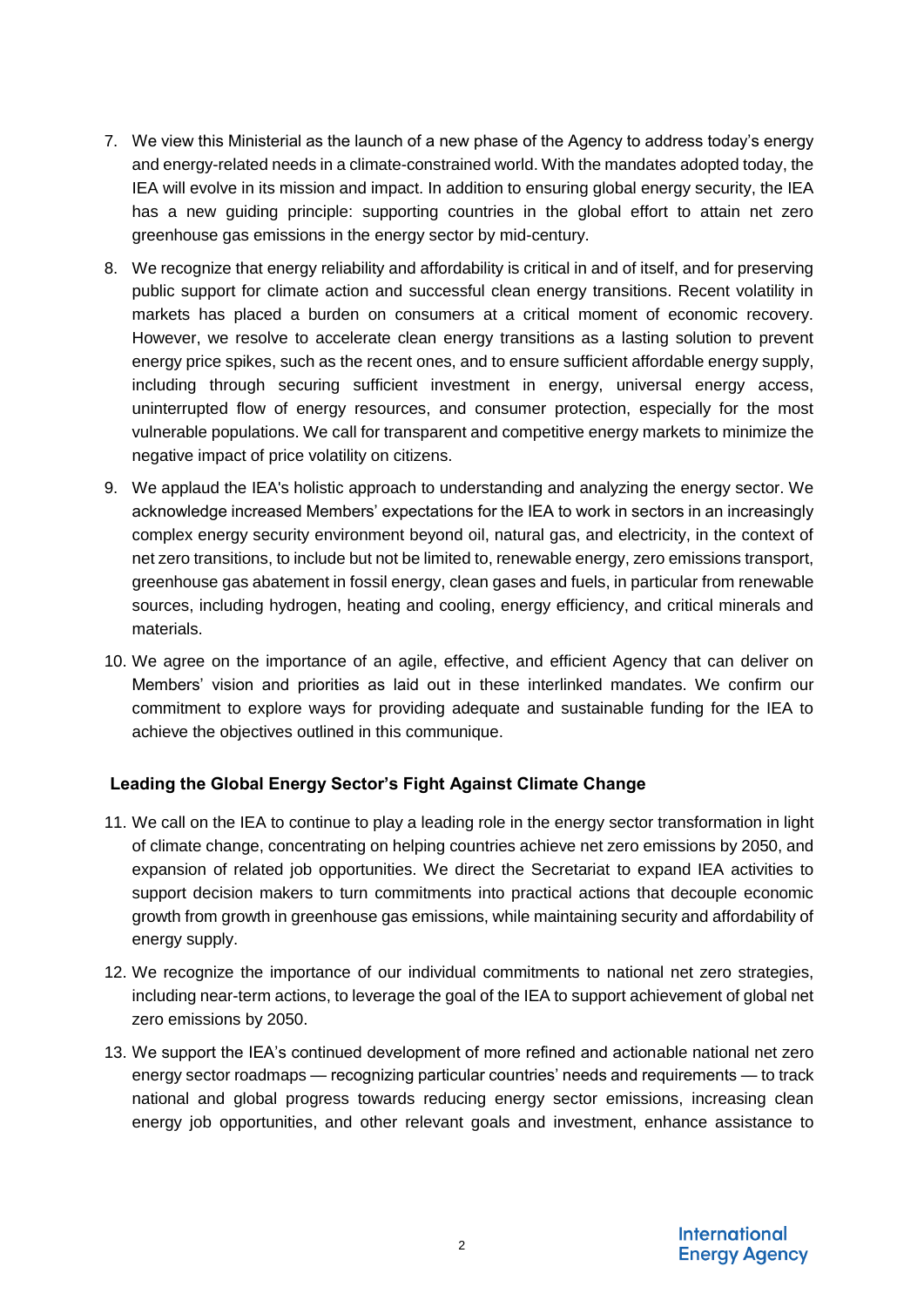Members and other priority countries, and assist the energy sector in addressing barriers related to innovation, regulation, and the environment.

- 14. We acknowledge the Breakthrough Agenda, launched at COP26 in Glasgow, and its potential for catalyzing clean energy innovation, development, and deployment in major emitting sectors, including through the associated Global Checkpoint Process, in which the IEA is playing a role in developing a Global State of the Transition Report in partnership with others.
- 15. We welcome the recommendations of the IEA Global Commission on People-Centred Clean Energy Transitions, and the need to incorporate gender, equality, and social inclusion in all policies and to sustain clean energy jobs and equitable opportunities for all. We embrace the priority of supporting people and communities as active participants as decision makers, innovators, and beneficiaries of clean energy actions, integrating the voices of younger generations in decision-making. We applaud and support continuation of IEA efforts to promote gender equality and diversity across the energy sector, as well as within the IEA itself, including through improved data, the IEA Gender Advisory Council, and cooperation with C3E International. We support and direct the IEA Secretariat and the Council to continue to develop data analysis and policy recommendations on these priority issues.
- 16. We reaffirm energy efficiency as the "first fuel" and a critical component of our net zero strategies as it still represents the cleanest and, in many cases, the most cost-effective way to meet our energy needs. We welcome the significant progress achieved in the development and deployment of renewable energies and clean technologies and reaffirm their important contribution to reaching our net zero goals.
- 17. We emphasize the importance of non-CO2 greenhouse gas emissions abatement, including methane, alongside action on reducing  $CO<sub>2</sub>$  emissions in the energy sector, and the need for early and sustained reductions in energy-related methane emissions. We welcome the IEA's role on methane-related data, policy, and regulatory advice in support of international methane reduction efforts, including the Global Methane Pledge, International Methane Emissions Observatory, and other related efforts. Similarly, we support rapid reduction of other short-lived climate pollutants in energy and energy-related sectors.
- 18. We affirm the critical roles of technology, innovation, and investment in enabling global net zero ambition and reaffirm the critical role of the IEA, including its Technology Collaboration Programme, in addressing barriers to development, uptake, and accelerated deployment of safe and sustainable clean energy technologies.

# **Ensuring Energy Security During the Energy Transition**

19. We reaffirm the importance of maintaining global energy security and the IEA's central role in that effort. We commit to continue working together to prevent energy and resource supply disruptions and ensure diversification of energy sources, supplies, routes, and means of transport to build system resilience and promote competitive, reliable energy markets based on transparent rules. We note the IEA's consistent analysis that ensuring energy security and addressing climate change in the energy sector and related sectors go hand-in-hand and,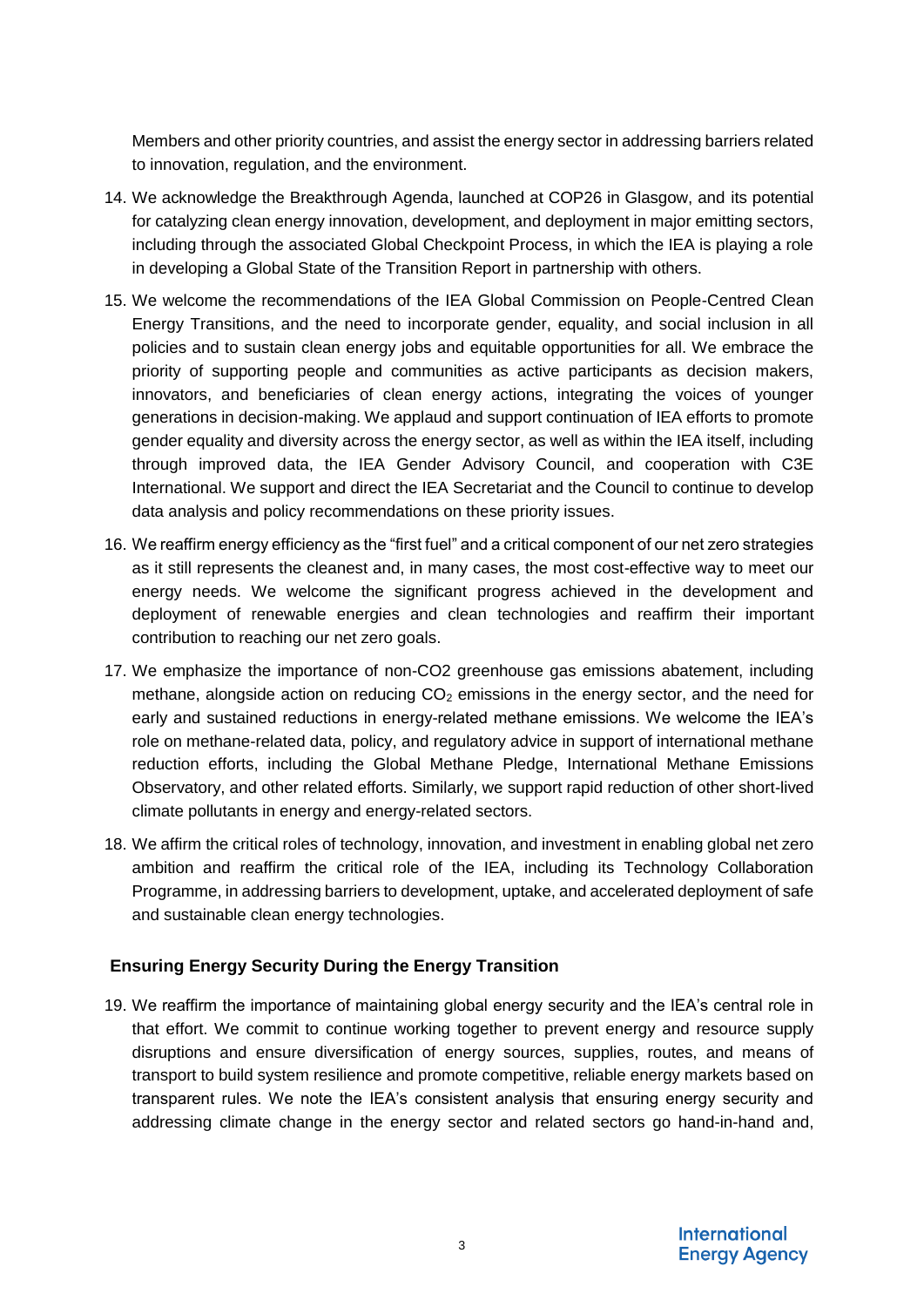accordingly, emphasize that IEA work on both issues, including as described in this communique, is therefore inextricably interlinked.

- 20. We recognize the need to modernize the IEA oil stockholding system and requirement, in the context of emerging energy economy dynamics, national and global climate, energy, net zero objectives, and transition to a decarbonized energy sector. We direct the Governing Board to recommend to Ministers for the next regularly scheduled IEA Ministerial ways to future-proof and, if necessary, adjust the oil stockholding requirement while recognizing the need to maintain a robust and efficient emergency response mechanism suitable for the transition to a net zero future and potential involvement of the full IEA Family in future emergency response as decided by the IEA Governing Board.
- 21. We recognize the importance of gas security, including exploration of appropriate coordination options, and commend the IEA's work on LNG and strengthening resilience of production and distribution systems. We also highlight the growing role of zero-emitting gases or hydrogen, with particular attention to renewable forms, in helping to enhance energy security, while reducing emissions. We commit to taking practical action to address the environmental impacts, including the abatement of methane emissions in the gas system, from drilling to transportation, distribution, and utilization.
- 22. We recognize the importance to energy security and clean energy transitions of ensuring clean, affordable, reliable, resilient, and secure energy infrastructure and note increasing interdependencies, for example, as a growing share of transport demand is electrified. We applaud the IEA's energy systems approach that looks holistically across the energy sector, and direct the Secretariat to continue analyzing energy infrastructure including technologies, policies, investment, interlinkages and cross-sectoral integration, and similar issues.
- 23. We agree to deepen work on electric power security, the resilience of electricity systems and broader energy infrastructure to extreme weather events and intentional incidents (cyber and physical), and the opportunities that can be harnessed from integration of very high shares of renewable energy into these systems, supported by appropriate electricity market designs and policy frameworks. We recognize that flexible supply and demand resources need to be secured in the transition of power systems, and that this flexibility can be enhanced by greater energy storage, demand response, digital and smart grids, hydrogen, ammonia, and increased regional grid connections and trading.
- 24. We commit to deepen IEA work on safe, sustainable, resilient, and reliable clean energy supply chains including identifying opportunities to diversify production, increase transparency, and enhance international cooperation.
- 25. We recognize the growing importance of critical minerals and materials to clean energy transitions and endorse recent work by the IEA on this topic. We direct the Governing Board and Secretariat to investigate and report back, no later than the next IEA Ministerial meeting, on the comparative advantages of different methods of ensuring the availability, security and responsible sourcing of energy-specific critical minerals and materials, including options to strategically manage resources such as recycling, supply chain resilience and sustainability, stockpiling, and enhanced research development and deployment into improved design of and alternative materials for clean energy systems, with the objective to support investment in new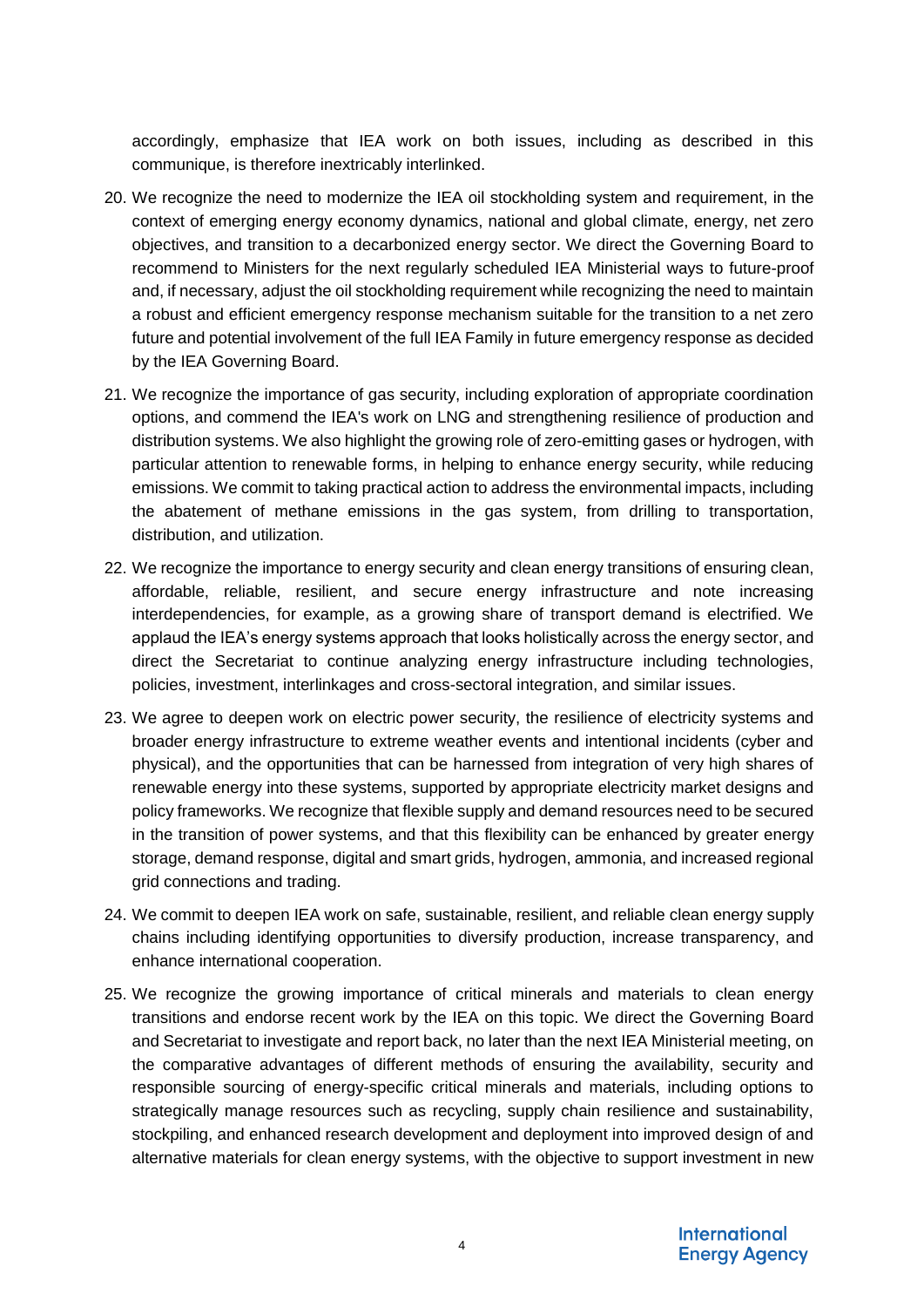sources of supply and development of a circular economy that accelerates clean energy transitions and ensures affordable security of supply.

26. We note that countries interested in closer cooperation launched at this meeting an IEA voluntary critical minerals security program which will include stockpiling as well as potentially other security elements including recycling and resilient and transparent supply chain mechanisms, whereby participating Members agree to work together and share experience and mutually agreed data with the IEA from their nationally self-determined critical mineral stockpiling programs, or alternative measures aligned toward the same outcomes.

### **Strengthening the IEA Family**

- 27. We warmly welcome Lithuania as the IEA's  $31<sup>st</sup>$  Member and applaud its rapid compliance with IEA membership provisions.
- 28. We welcome the continued interest in IEA membership from Chile, Colombia, and Israel and encourage their progress toward accession to the IEA's underlying Agreement on an International Energy Program. We commit to strengthen our engagement with them as an important part of the IEA Family.
- 29. We recognize Association countries' longstanding commitment to and collaboration with the goals and objectives of the IEA. We commit to deepen IEA engagement with them as another important part of the IEA Family.
- 30. We applaud the Governing Board's decision in October 2021 to selectively lift the pause on Association and welcome Argentina and Egypt as the newest Association countries. We direct the Governing Board, in consultation with the Standing Group on Global Energy Dialogue, to consider future possible candidates for Association, including countries in sub-Saharan Africa and other under-represented regions.
- 31. We agree that there should be a pathway for IEA membership for likeminded countries willing to make the commitments to the mission and objectives of the IEA, including the IEA Shared Goals and the objectives embodied in this communique. We commit to pursue a bilateral arrangement between the IEA and India under Article 63 that would be negotiated in the final stages of the Strategic Partnership. We direct the Governing Board to elaborate further details of the bilateral arrangement.

# **IEA Resources: Moving to a Sustainable Funding Model**

- 32. We recognize the need for more predictable and sustainable resources for the IEA in light of our increased ambition and the demands created by these mandates.
- 33. We task the Governing Board to organize an independent review of the IEA budget, standing groups, and committees to inform the 2025-2026 Programme of Work and Budget. We also ask for a review of options that will allow more IEA data to be made freely available while offsetting any budgetary implications.